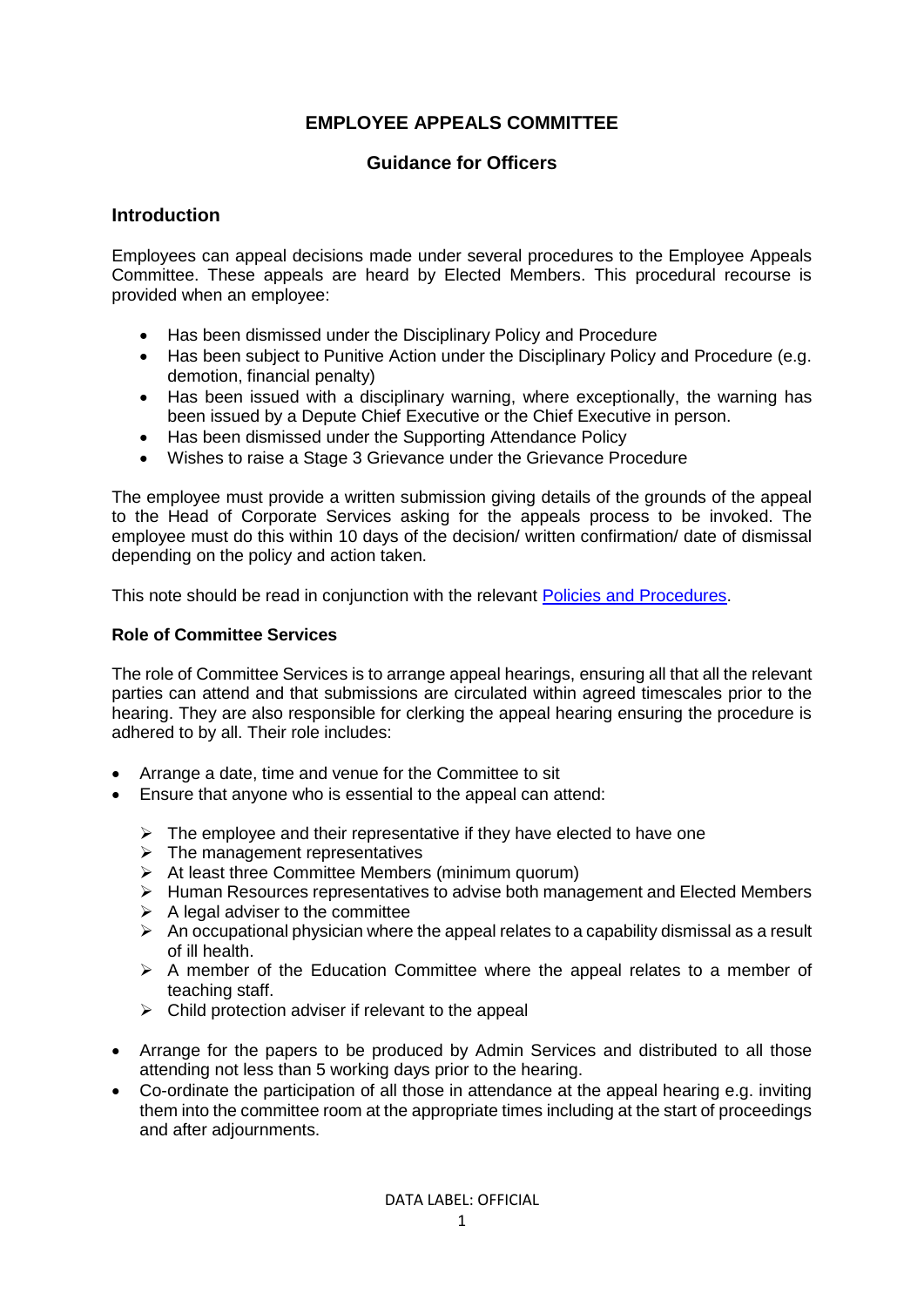- Advise the Chair as necessary on the agreed procedure during the hearing, dealing with any queries relating to the process or the competency of proceedings.
- Take a note of the appeal hearing to ensure that there is an accurate record of events.
- Provide written confirmation of the Committee's decision to both the appellant and management parties.

# **Purpose of the Employee Appeals Committee**

To consider the grounds of the employees appeal and the remedy sought e.g. reinstatement if dismissed. This can often result in Committee Members reviewing the decisions taken by officers and the reasons for them. It is therefore important that the council's submission contains all the information that was considered when the decision was made including the reasoning that was applied.

#### **Appeals Procedure**

Hearings conducted by the Employee Appeals Committee follow a similar format to disciplinary hearings but by their nature tend to be more formal. All parties and attendees should only provide input during the hearing when invited to do so by the Committee Chairperson.

In appeals against disciplinary action and appeals against dismissal under the Supporting Attendance Policy the management present their case first with an opportunity for the appellant and/or their representative to ask questions of the management representative and their witnesses. Then the appellants case is presented and the management representative can ask questions to them and any witnesses in attendance. The Committee Members are also provided with an opportunity to ask questions of both sides.

In appeals against grievance decisions the order of presentation is reversed with the appellant presenting their case first.

Once all the evidence has been heard and all the questions asked, the hearing is adjourned to allow the Committee to review the evidence and determine whether the appeal has been upheld or upheld in part Both the management representative and their HR Advi the appellant and any representative leave the hearing at this point only to return for the outcome

#### **Management Case**

The Nominated Officer would normally lead the management's case supported by a Senior Human Resources Adviser who will provide advice prior, during and after proceedings as required.

At the appeal hearing only evidence in the submissions circulated prior to the hearing will be considered. No new evidence can be submitted during the hearing unless as an exception it is agreed by all parties. An adjournment may be necessary to review this new evidence and in some circumstances the appeal be reconvened at a later date.

The key activities in presenting the management case;

#### Preparation for Committee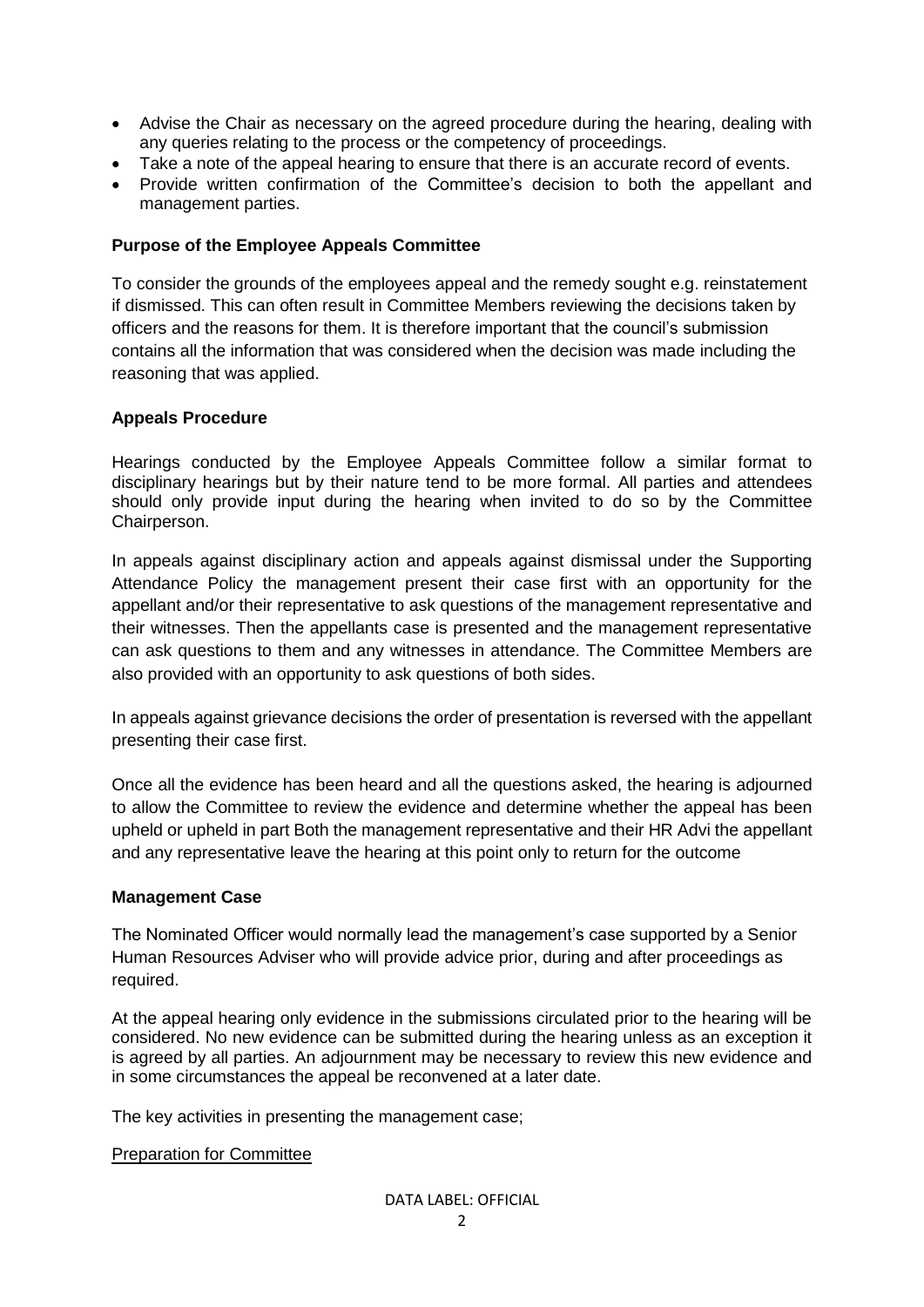- Producing the submission: (with support from HR)
	- o Use standard reporting template that covers key submission headings
	- $\circ$  Ensure all the necessary evidence is included in the submission
	- o Confirm all relevant dates and facts are accurate
	- $\circ$  Review the submission to ensure there are no omissions or errors e.g. dates in report correlate to the said documents and page numbering of report is correct.
- Identify witnesses to support the submission and arrange for their attendance.
- Consider the sequence in which witnesses are called. It is usual to call witnesses chronologically, however if one witness is seen as being a stronger witness, more able to support the management case, then it may be beneficial to call this witness last.
- Arrange for an occupational health physician to attend if required.
- Review your submission as someone with no knowledge of the case to ensure that it is self-explanatory and that the evidence presented is clear and easily found.
- Consider what evidence your witnesses are likely to give and how that is relevant to your submission, drafting relevant questions to draw out key facts/ details.
- Ensure your submission evidences that due process was followed
- Review the employee's submission and consider their grounds of appeal against the management case and what evidence is likely to be drawn out to examine any differences in perspective. Similarly consider what testimony the employee's witnesses are likely to give.
- Ensure all appendices are clearly and accurately referenced
- Draft a question set to ask the employee and their witnesses that draws out the key facts and critical evidence in the investigation.
- Work closely with the Senior HR Adviser in all aspects of preparation. If necessary you may want to consult with Legal Services on procedural or legislative issues.

#### Presenting at Committee

- Ensure you have your submission pack in front of you as all parties may refer to particular documents
- Ensure you can quickly identify key documents you wish to refer to. It would be beneficial for the panel if you are able to reference in the submission pack the points you are referring to.
- Before you start presenting your case, ensure that all parties can clearly hear you.
- Have your summary of the management case written down, at least in bullet points, so that it's presented in a structured manner and key points are covered.
- Take your time presenting your case, pausing at key points to highlight their significance.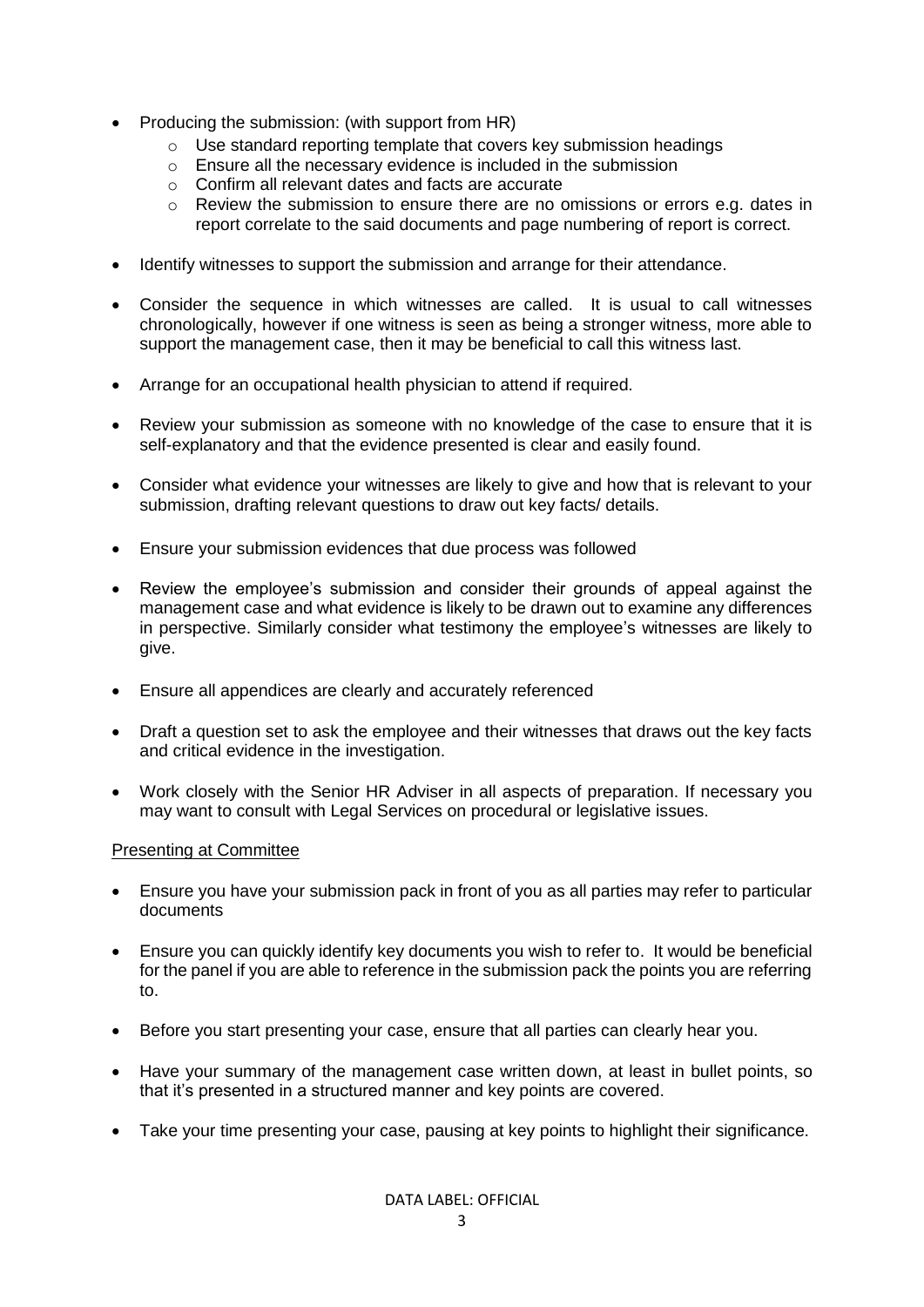- Try to make eye contact with the committee as much as possible as you're presenting.
- Clearly indicate when you have finished the presentation of the management case.
- Keep emotions in check no matter how others behave, presenting evidence or answering questions in a matter of fact manner.
- As far as possible anticipate lines of enquiry and questions that emerge as the hearing progresses to ensure you have some time to prepare a response.
- Provide an opportunity for your witnesses to get comfortable before you start to ask them questions, ensuring they have access to any relevant reference documents when answering your questions.
- Try to ensure the questions asked of witnesses elicit fact or relevant details without encouraging them to be defensive when answering.
- If a witness' testimony has been undermined by the employee or the employee's representative, reassert the key aspects of their testimony when allowed to re-question.
- When summing up the management case return to the key aspects of your opening presentation and draw out the evidence examined during the hearing that affirms the reasoning for the decisions taken and refutes any presentations made by the employee.
- Adopt an impartial demeaner regardless of how you feel about the Committee's decision and the outcome of the hearing.

#### **An Officer Attending as a Witness**

- Management witnesses are not there to defend or prove the management's case. They should remain objective, only provide factual or relevant testimony in relation to the issues investigated and to answer the questions asked of them.
- Witnesses will be asked questions initially by whoever has asked them to attend i.e. either the management representative or the appellant. They will then be asked questions of the other party, followed by questions from Committee Members. Finally, witnesses can be requestioned by the party who has asked them to attend
- Only answer the question that you have been asked, keep answers concise and do not provide supplementary or additional information.
- Ensure that you are answering a question, and not responding to a statement. Clarify the question if need be.

If you provided a statement, read it over just prior to attending to ensure you are familiar with it. Similarly, if you are the Investigating Officer read through your report before you attend as a witness.

• Take your time when answering a question, be clear what is being asked and consult relevant documentation if necessary before you answer.